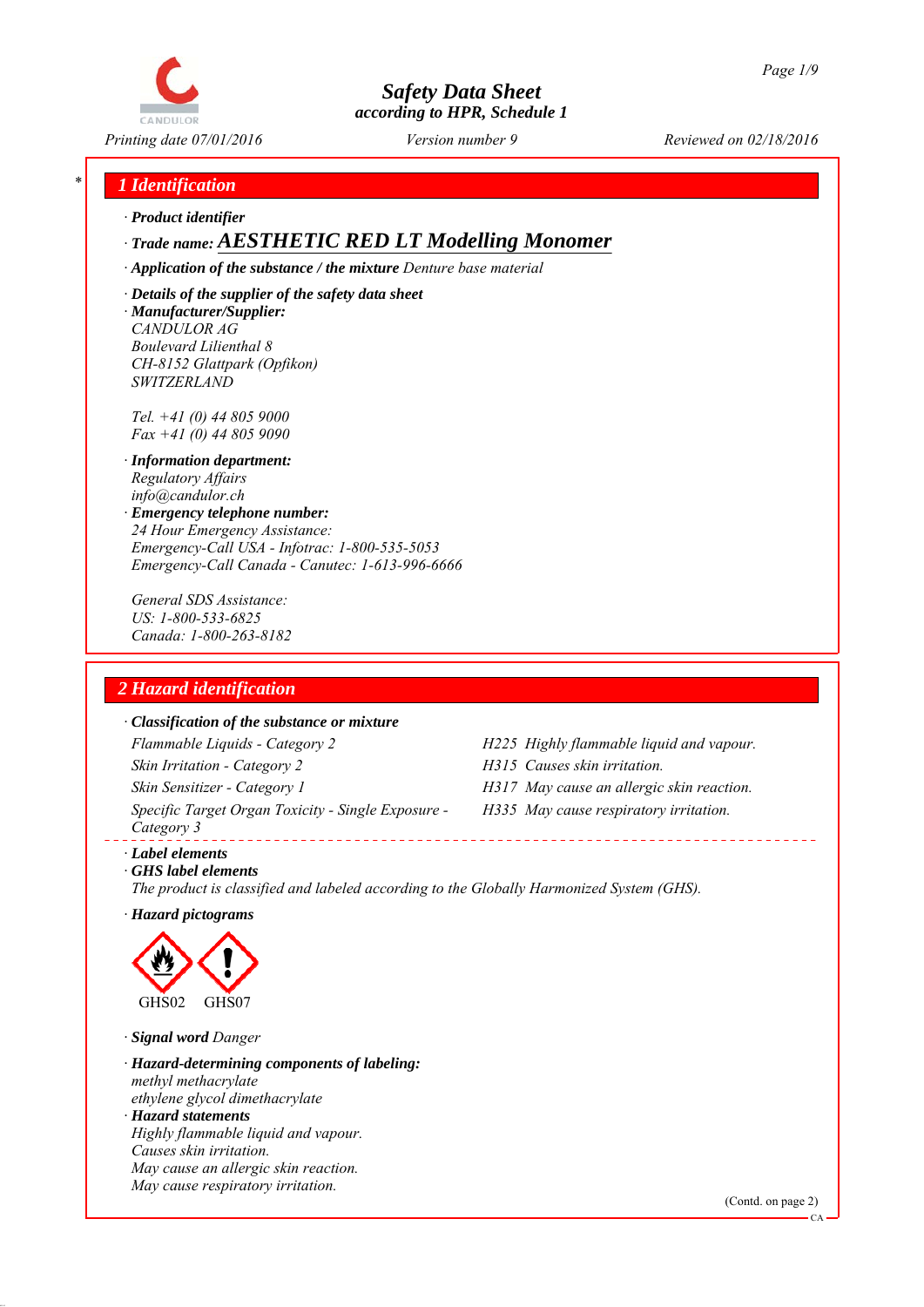*according to HPR, Schedule 1*

*Printing date 07/01/2016 Reviewed on 02/18/2016 Version number 9*

# *Trade name: AESTHETIC RED LT Modelling Monomer*

(Contd. of page 1)

*∙ Precautionary statements Keep away from heat, hot surfaces, sparks, open flames and other ignition sources. No smoking. Avoid breathing dust/fume/gas/mist/vapours/spray. Do not get in eyes, on skin, or on clothing.*

*Wear protective gloves/protective clothing/eye protection/face protection.*

*IF ON SKIN (or hair): Take off immediately all contaminated clothing. Rinse skin with water [or shower]. Dispose of contents/container in accordance with local/regional/national/international regulations.*

*∙ Classification system: ∙ NFPA ratings (scale 0 - 4)*

2 3 2 *Health = 2 Fire = 3 Reactivity = 2*

*∙ HMIS-ratings (scale 0 - 4)*



*∙ Other hazards*

*∙ Results of PBT and vPvB assessment*

- *∙ PBT: Not applicable.*
- *∙ vPvB: Not applicable.*

### *3 Composition/Information on ingredients*

*∙ Chemical characterization: Mixtures*

*∙ Description: Mixture of the substances listed below with nonhazardous additions.*

*∙ Dangerous components:*

*CAS: 80-62-6 methyl methacrylate 60-100% w/w*

*CAS: 97-90-5 ethylene glycol dimethacrylate 5-<10% w/w*

### *4 First aid measures*

- *∙ Description of first aid measures*
- *∙ General information: Immediately remove any clothing soiled by the product.*
- *∙ After inhalation:*
- *Supply fresh air; consult doctor in case of complaints.*
- *In case of unconsciousness place patient stably in side position for transportation.*
- *∙ After skin contact:*
- *Immediately rinse with water.*
- *If skin irritation continues, consult a doctor.*
- *∙ After eye contact: Rinse opened eye for several minutes under running water. Then consult a doctor.*
- *∙ After swallowing:*
- *Rinse out mouth and then drink plenty of water.*
- *Do not induce vomiting; immediately call for medical help.*
- *∙ Information for doctor:*
- *∙ Most important symptoms and effects, both acute and delayed No further relevant information available.*
- *∙ Indication of any immediate medical attention and special treatment needed*
- *No further relevant information available.*

(Contd. on page 3)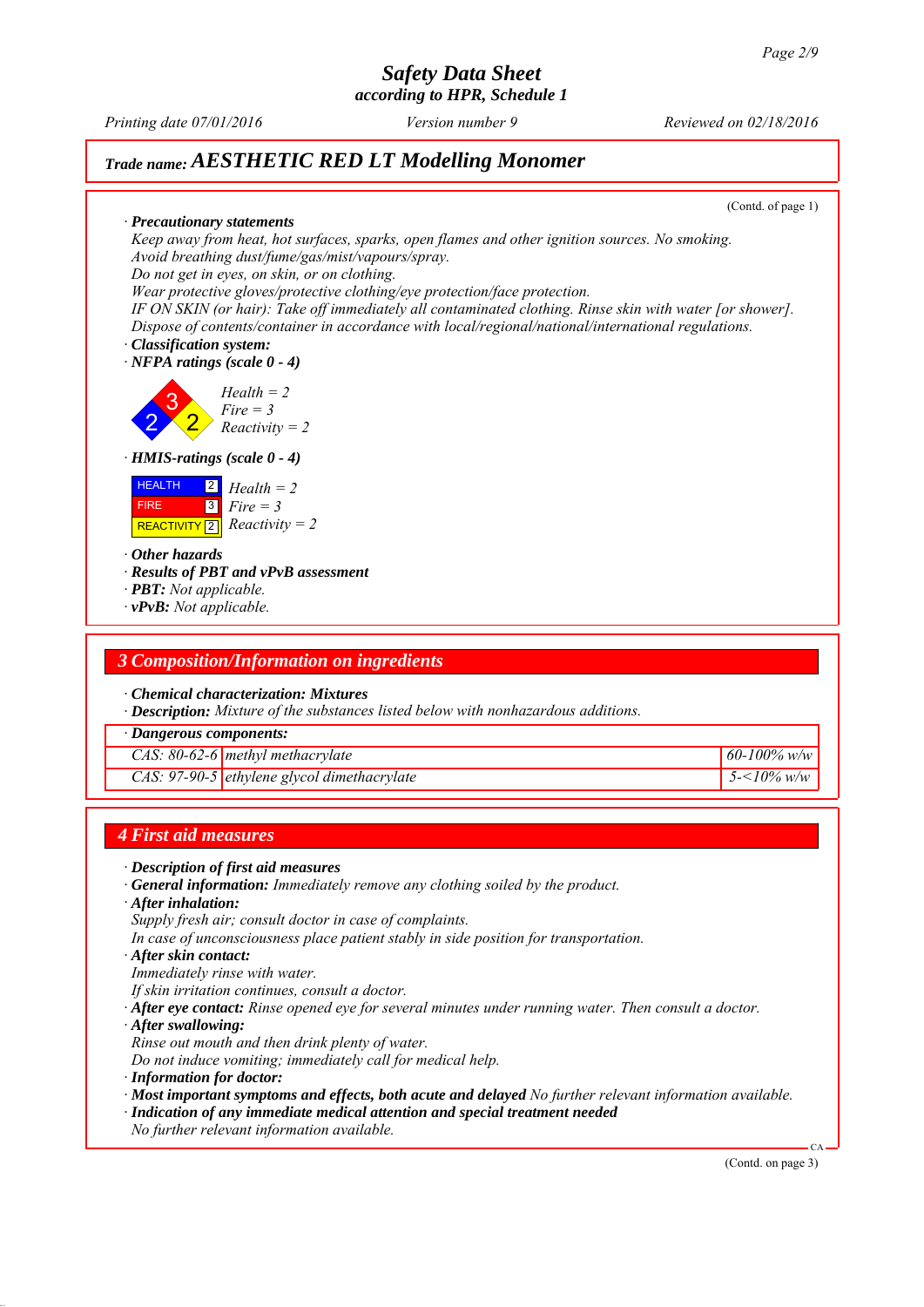# *Trade name: AESTHETIC RED LT Modelling Monomer*

(Contd. of page 2)

### *5 Firefighting measures*

- *∙ Extinguishing media*
- *∙ Suitable extinguishing agents:*
- *CO2, extinguishing powder or water spray. Fight larger fires with water spray or alcohol resistant foam. ∙ For safety reasons unsuitable extinguishing agents: Water with full jet*
- *∙ Special hazards arising from the substance or mixture No further relevant information available.*
- *∙ Advice for firefighters*
- *∙ Protective equipment: No special measures required.*
- *∙ Additional information Cool endangered receptacles with water spray.*

#### *6 Accidental release measures*

- *∙ Personal precautions, protective equipment and emergency procedures Wear protective equipment. Keep unprotected persons away.*
- *∙ Environmental precautions: Do not allow to enter sewers/ surface or ground water.*
- *∙ Methods and material for containment and cleaning up:*
- *Absorb with liquid-binding material (sand, diatomite, acid binders, universal binders, sawdust). Ensure adequate ventilation.*
- *Do not flush with water or aqueous cleansing agents*
- *∙ Reference to other sections*
- *See Section 7 for information on safe handling.*
- *See Section 8 for information on personal protection equipment.*
- *See Section 13 for disposal information.*

## *7 Handling and storage*

#### *∙ Handling:*

- *∙ Precautions for safe handling*
- *Only adequately trained personnel should handle this product. Ensure good ventilation/exhaustion at the workplace. For use in dentistry only.*
- *∙ Information about protection against explosions and fires: Keep ignition sources away - Do not smoke. Protect against electrostatic charges.*
- *∙ Conditions for safe storage, including any incompatibilities*
- *∙ Storage:*
- *∙ Requirements to be met by storerooms and receptacles: Store only in the original receptacle. Store in a cool location.*
- *∙ Information about storage in one common storage facility: Store away from oxidizing agents.*
- *∙ Further information about storage conditions:*
- *Keep receptacle tightly sealed.*
- *Store receptacle in a well ventilated area.*
- *Protect from heat and direct sunlight.*
- *∙ Specific end use(s) No further relevant information available.*

### *8 Exposure controls/ Personal protection*

*∙ Additional information about design of technical systems: No further data; see item 7.*

(Contd. on page 4)

 $CA$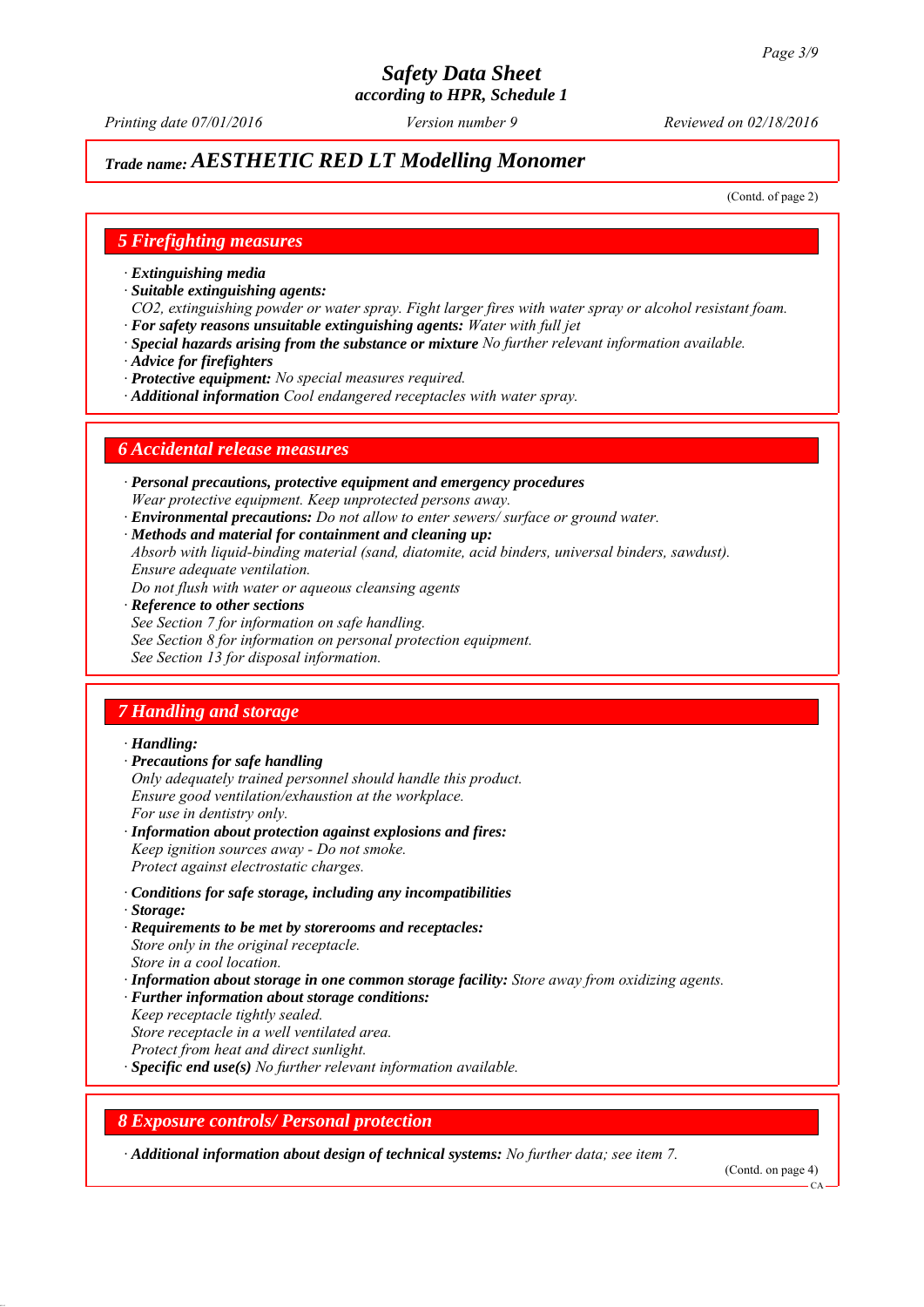*according to HPR, Schedule 1*

*Printing date 07/01/2016 Reviewed on 02/18/2016 Version number 9*

# *Trade name: AESTHETIC RED LT Modelling Monomer*

(Contd. of page 3) *∙ Control parameters ∙ Components with limit values that require monitoring at the workplace: CAS: 80-62-6 methyl methacrylate EL Short-term value: 100 ppm Long-term value: 50 ppm S EV Short-term value: 100 ppm Long-term value: 50 ppm ∙ Additional information: The lists that were valid during the creation were used as basis. ∙ Exposure controls ∙ Personal protective equipment: ∙ General protective and hygienic measures: Usual hygienic measures for dental practice and dental laboratories. Keep away from foodstuffs, beverages and feed. Immediately remove all soiled and contaminated clothing. Wash hands before breaks and at the end of work. Avoid contact with the eyes and skin. Do not inhale gases / fumes / aerosols. ∙ Breathing equipment: Use suitable respiratory protective device in case of insufficient ventilation. ∙ Recommended filter device for short term use: Filter A1 Filter A2 Filter A3 ∙ Protection of hands: Protective gloves After use of gloves apply skin-cleaning agents and skin cosmetics. ∙ Material of gloves Butyl rubber, BR Selection of the glove material on consideration of the penetration times, rates of diffusion and the degradation ∙ Penetration time of glove material The exact break through time has to be found out by the manufacturer of the protective gloves and has to be observed. ∙ Not suitable are gloves made of the following materials: Commercial medical gloves do not provide protection against the sensitizing effect of methacrylates. ∙ Eye protection: Tightly sealed goggles 9 Physical and chemical properties*

*∙ Information on basic physical and chemical properties*

- *∙ General Information*
- *∙ Appearance:*
- *Form: Fluid*

*Color: Colorless*

(Contd. on page 5)

CA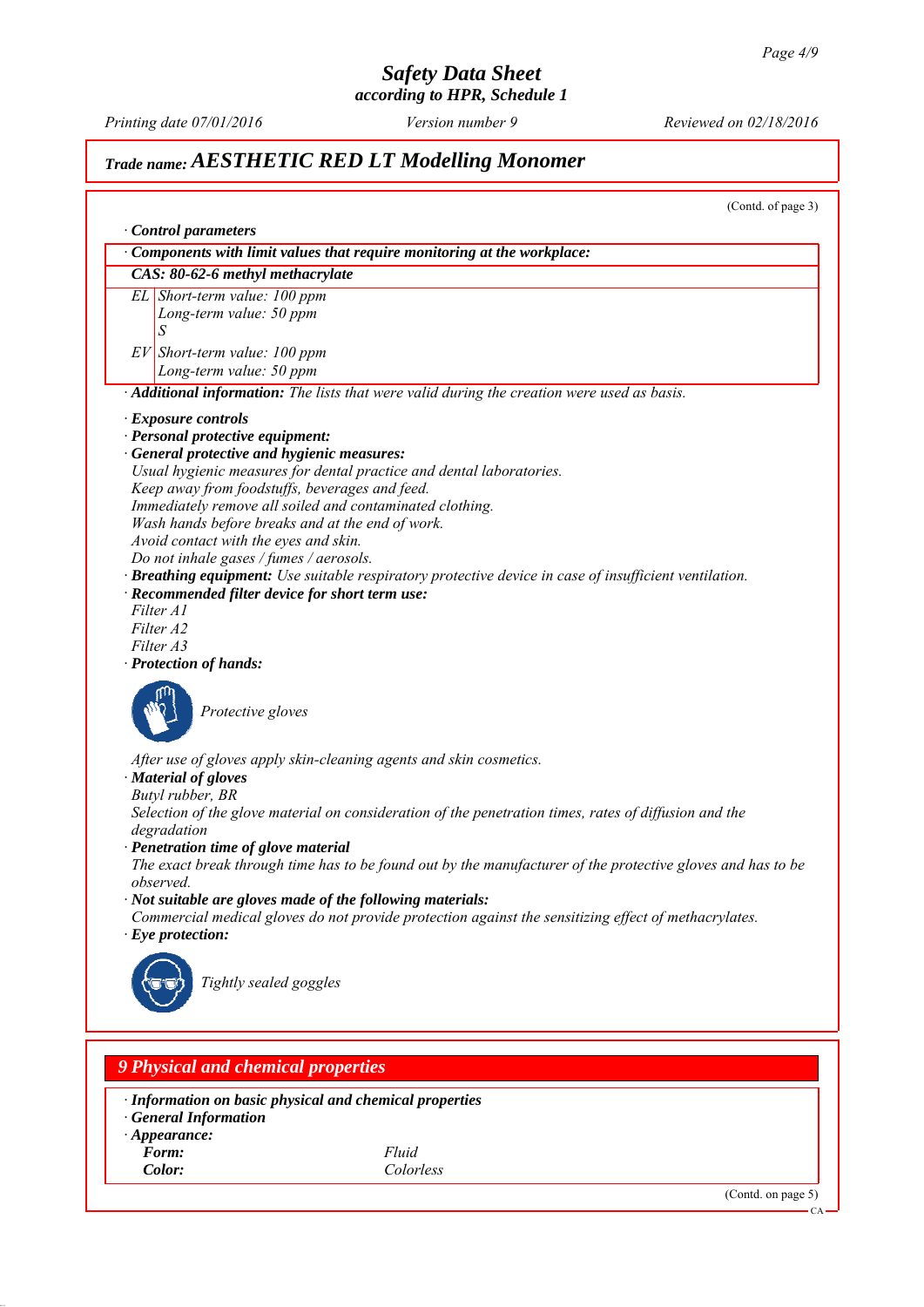*according to HPR, Schedule 1*

*Printing date 07/01/2016 Reviewed on 02/18/2016 Version number 9*

# *Trade name: AESTHETIC RED LT Modelling Monomer*

|                                                            | (Contd. of page 4)                                                                            |
|------------------------------------------------------------|-----------------------------------------------------------------------------------------------|
| $\cdot$ Odor:                                              | Pungent                                                                                       |
| · Odor threshold:                                          | Not determined.                                                                               |
| $\cdot$ pH-value:                                          | Not determined.                                                                               |
| $\cdot$ Change in condition                                |                                                                                               |
| <b>Melting point/Melting range:</b>                        | -48 °C                                                                                        |
| <b>Boiling point/Boiling range:</b>                        | 101 °C                                                                                        |
| · Flash point:                                             | $10^{\circ}C$                                                                                 |
| · Ignition temperature:                                    | 430 °C                                                                                        |
| · Auto igniting:                                           | Product is not selfigniting.                                                                  |
| · Danger of explosion:                                     | Product is not explosive. However, formation of explosive air/vapor<br>mixtures are possible. |
| $\cdot$ Explosion limits:                                  |                                                                                               |
| Lower:                                                     | 2.1 Vol $\%$                                                                                  |
| Upper:                                                     | 12.5 Vol %                                                                                    |
| $\cdot$ Vapor pressure at 20 $\cdot$ C:                    | $47$ $hPa$                                                                                    |
| $\cdot$ Density at 20 $\cdot$ C:                           | $0.943$ g/cm <sup>3</sup>                                                                     |
| $\cdot$ Relative density                                   | Not determined.                                                                               |
| · Vapor density                                            | Not determined.                                                                               |
| $\cdot$ Evaporation rate                                   | Not determined.                                                                               |
| · Solubility in / Miscibility with                         |                                                                                               |
| Water at $20 \text{ }^{\circ}C$ :                          | $1.6$ g/l                                                                                     |
| · Partition coefficient (n-octanol/water): Not determined. |                                                                                               |
| · Viscosity:                                               |                                                                                               |
| Dynamic:                                                   | Not determined.                                                                               |
| Kinematic:                                                 | Not determined.                                                                               |
| $\cdot$ Other information                                  | No further relevant information available.                                                    |

## *10 Stability and reactivity*

*∙ Reactivity No further relevant information available.*

- *∙ Chemical stability Stable under normal handling and storage conditions.*
- *∙ Thermal decomposition / conditions to be avoided: No decomposition if used according to specifications.*
- *∙ Possibility of hazardous reactions*

*Forms explosive gas mixture with air. Reacts with strong oxidizing agents. Exothermic polymerization.*

- *∙ Conditions to avoid No further relevant information available.*
- *∙ Incompatible materials: No further relevant information available.*
- *∙ Hazardous decomposition products: None under normal conditions of storage and use.*

(Contd. on page 6)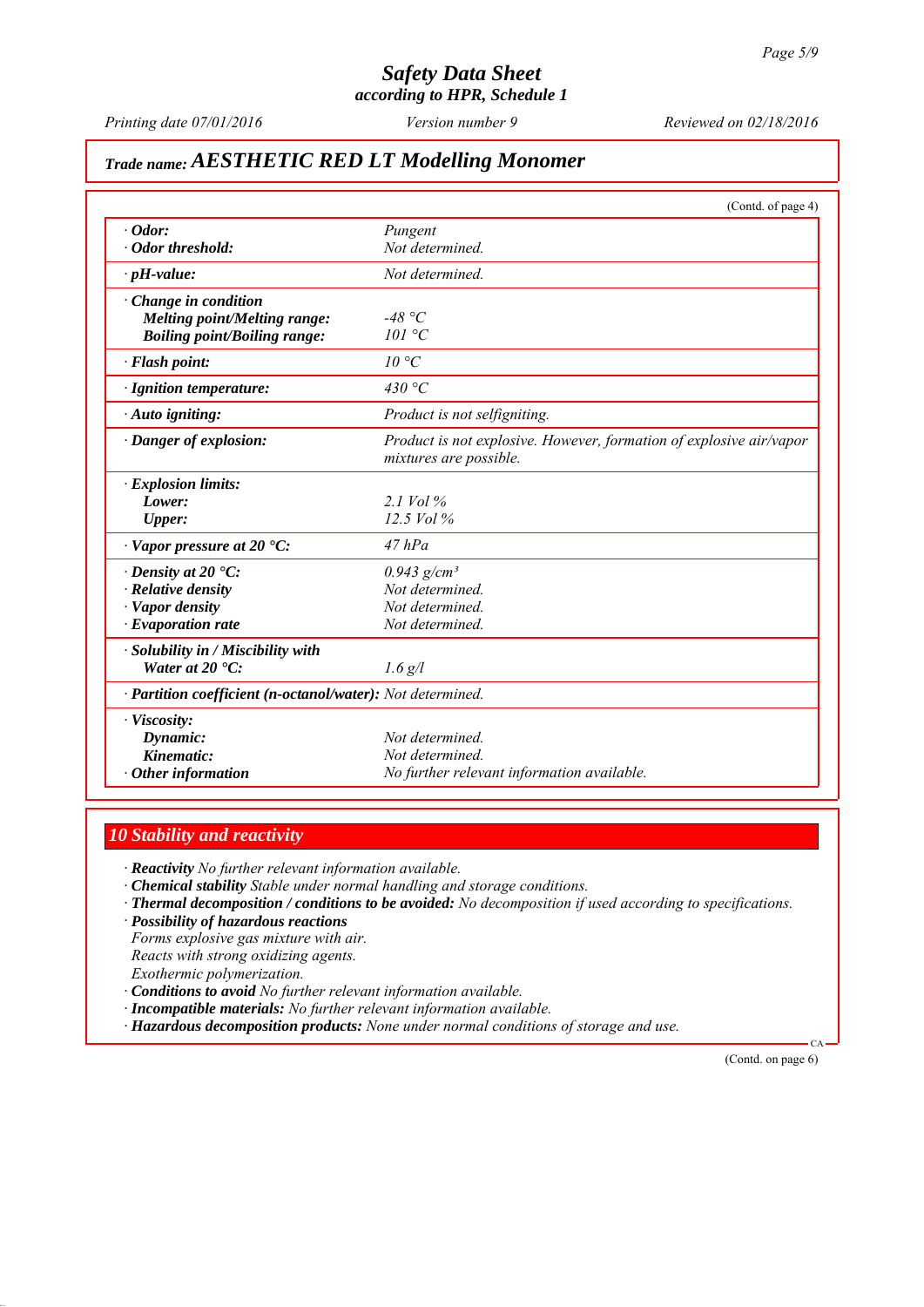*Printing date 07/01/2016 Reviewed on 02/18/2016 Version number 9*

# *Trade name: AESTHETIC RED LT Modelling Monomer*

(Contd. of page 5)

### *11 Toxicological information*

*∙ Information on toxicological effects*

*∙ Acute toxicity:*

*∙ LD/LC50 values that are relevant for classification:*

*CAS: 80-62-6 methyl methacrylate*

*Oral LD50 7872 mg/kg (rat)*

*∙ on the skin: Irritant to skin and mucous membranes.*

*∙ on the eye: No irritating effect.*

*∙ Sensitization: Sensitization possible through skin contact.*

- *∙ Additional toxicological information: No further relevant information available.*
- *∙ Carcinogenic categories*

#### *∙ IARC (International Agency for Research on Cancer)*

*CAS: 80-62-6 methyl methacrylate 3* 

*∙ NTP (National Toxicology Program)*

*None of the ingredients is listed.*

*∙ OSHA-Ca (Occupational Safety & Health Administration)*

*None of the ingredients is listed.*

### *12 Ecological information*

- *∙ Toxicity*
- *∙ Aquatic toxicity: No further relevant information available.*
- *∙ Persistence and degradability No further relevant information available.*
- *∙ Behavior in environmental systems:*
- *∙ Bioaccumulative potential No further relevant information available.*
- *∙ Mobility in soil No further relevant information available.*
- *∙ Additional ecological information:*
- *∙ General notes:*

*Water hazard class 1 (Self-assessment): slightly hazardous for water*

*Do not allow undiluted product or large quantities of it to reach ground water, water course or sewage system.*

- *∙ Results of PBT and vPvB assessment*
- *∙ PBT: Not applicable.*
- *∙ vPvB: Not applicable.*
- *∙ Other adverse effects No further relevant information available.*

## *13 Disposal considerations*

- *∙ Waste treatment methods*
- *∙ Recommendation:*

*Must not be disposed of together with household garbage. Do not allow product to reach sewage system. Take to an approved landfill or a waste incineration plant, under conditions approved by the local authority.*

*∙ Uncleaned packagings:*

*∙ Recommendation: Disposal must be made according to official regulations.*

(Contd. on page 7)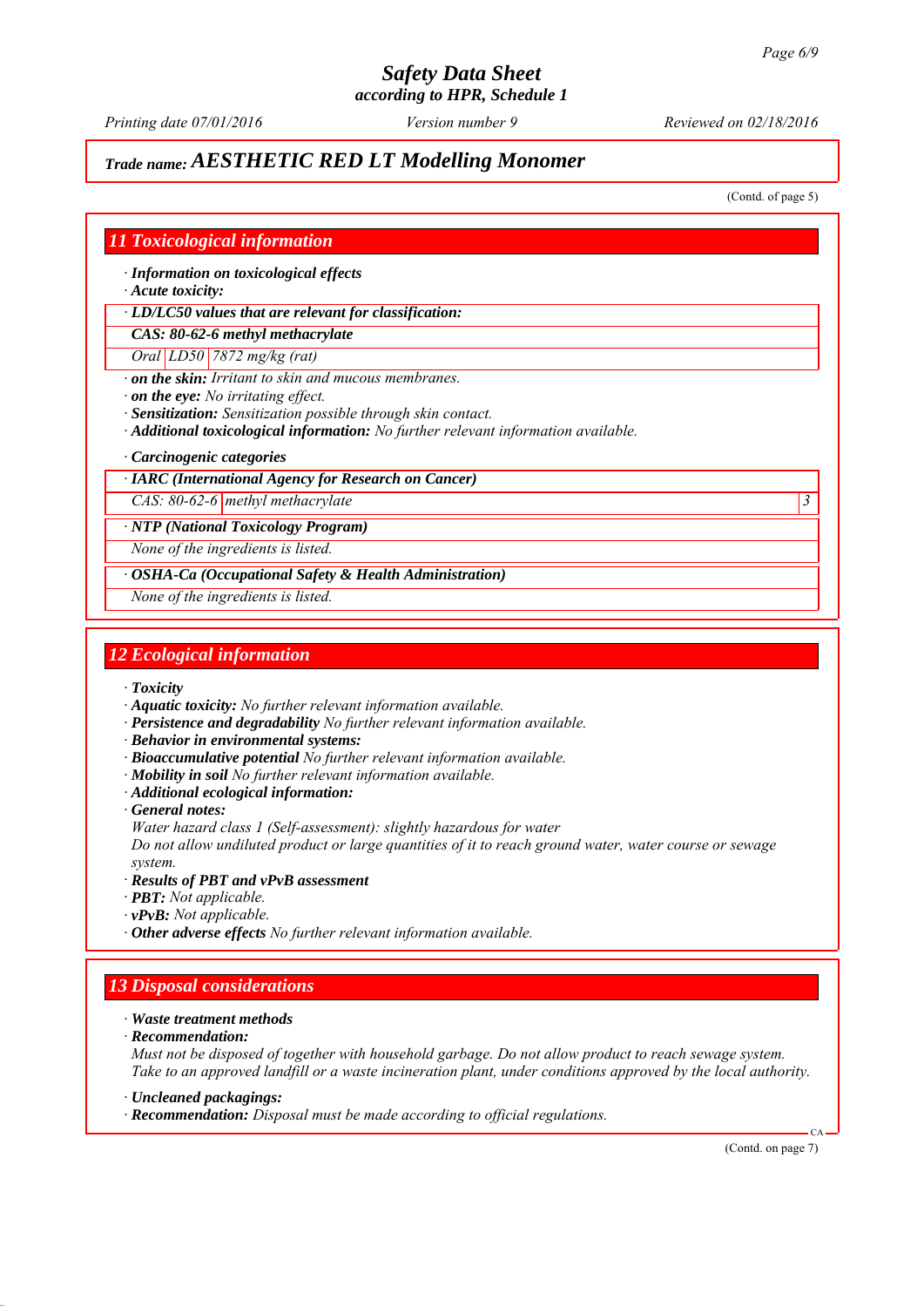*according to HPR, Schedule 1*

*Printing date 07/01/2016 Reviewed on 02/18/2016 Version number 9*

# *Trade name: AESTHETIC RED LT Modelling Monomer*

(Contd. of page 6)

| <b>14 Transport information</b>                                                     |                                                  |
|-------------------------------------------------------------------------------------|--------------------------------------------------|
| $\cdot$ UN-Number                                                                   |                                                  |
| · DOT, TDG, IMDG, IATA                                                              | <i>UN1247</i>                                    |
| · UN proper shipping name                                                           |                                                  |
| $\cdot$ DOT                                                                         | Methyl methacrylate monomer, stabilized          |
| · ADR/RID/ADN                                                                       | 1247 Methyl methacrylate monomer, stabilized     |
| · IMDG, IATA                                                                        | METHYL METHACRYLATE MONOMER, STABILIZED          |
| · Transport hazard class(es)                                                        |                                                  |
| $\cdot$ DOT                                                                         |                                                  |
|                                                                                     |                                                  |
|                                                                                     |                                                  |
|                                                                                     |                                                  |
|                                                                                     |                                                  |
| · Class                                                                             | 3 Flammable liquids                              |
| $\cdot$ Label                                                                       |                                                  |
| · TDG (Transport dangerous goods):                                                  |                                                  |
|                                                                                     |                                                  |
|                                                                                     |                                                  |
|                                                                                     |                                                  |
|                                                                                     |                                                  |
| · Class                                                                             | 3 (F1) Flammable liquids                         |
| $\cdot$ Label                                                                       | 3                                                |
| $\cdot$ IMDG, IATA                                                                  |                                                  |
|                                                                                     |                                                  |
|                                                                                     |                                                  |
|                                                                                     |                                                  |
|                                                                                     |                                                  |
| · Class                                                                             | 3 Flammable liquids                              |
| $\cdot$ Label                                                                       | 3                                                |
| · Packing group                                                                     |                                                  |
| · DOT, TDG, IMDG, IATA                                                              | П                                                |
| · Environmental hazards:                                                            |                                                  |
| $\cdot$ Marine pollutant:                                                           | No                                               |
| · Special precautions for user                                                      | Warning: Flammable liquids                       |
| · Danger code (Kemler):                                                             | 339                                              |
| · EMS Number:                                                                       | $F-E,S-D$                                        |
|                                                                                     |                                                  |
| · Transport in bulk according to Annex II of<br><b>MARPOL73/78 and the IBC Code</b> | Not applicable.                                  |
|                                                                                     |                                                  |
| · Transport/Additional information:                                                 |                                                  |
| · ADR/RID/ADN                                                                       |                                                  |
| $\cdot$ Excepted quantities (EQ)                                                    | Code: E2                                         |
|                                                                                     | Maximum net quantity per inner packaging: 30 ml  |
|                                                                                     | Maximum net quantity per outer packaging: 500 ml |
| $\cdot$ IMDG                                                                        |                                                  |
|                                                                                     |                                                  |
| $\cdot$ Limited quantities (LQ)                                                     | IL                                               |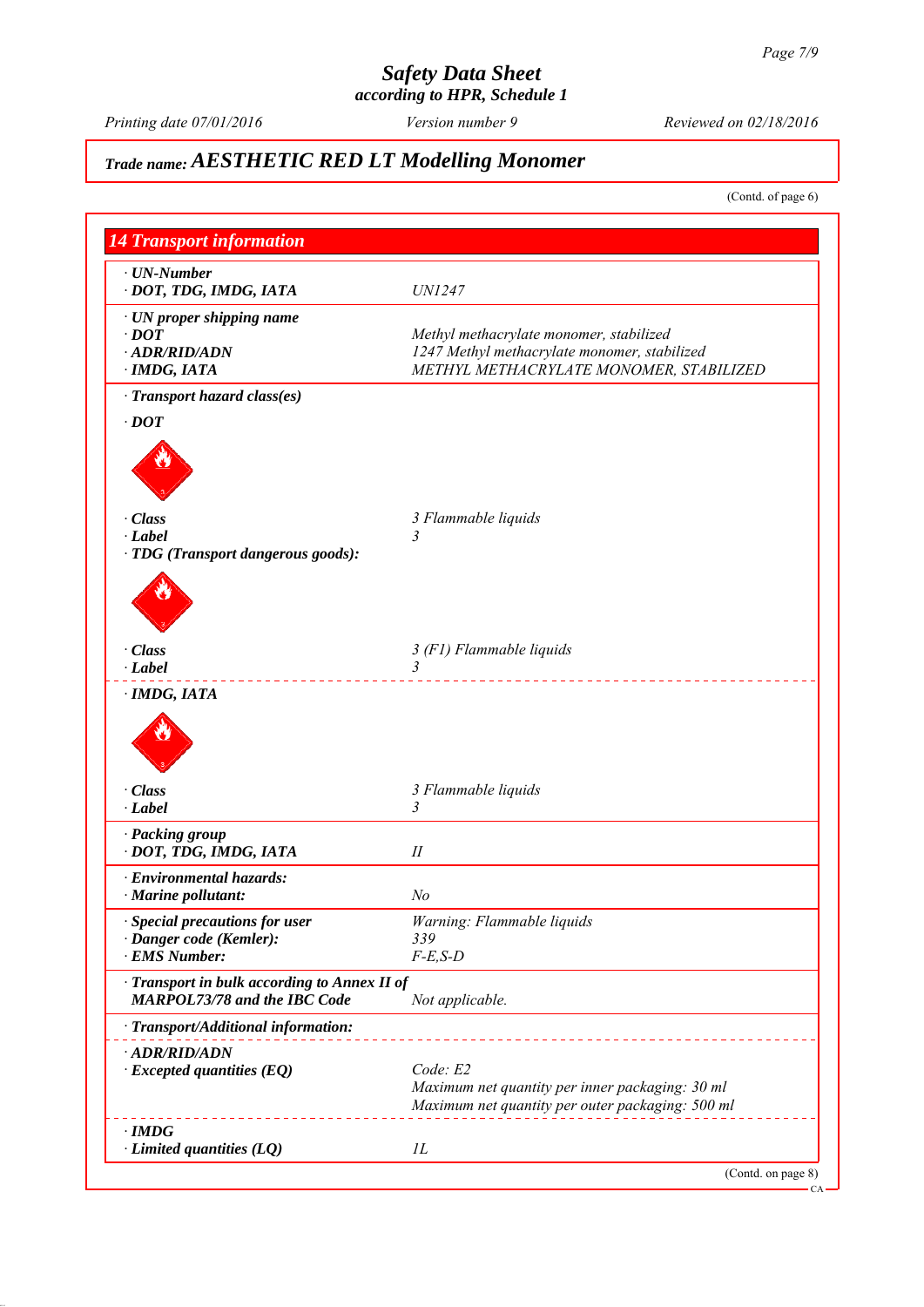*Printing date 07/01/2016 Reviewed on 02/18/2016 Version number 9*

(Contd. of page 7)

# *Trade name: AESTHETIC RED LT Modelling Monomer*

|  | <i>Excepted quantities (EQ)</i> |  |
|--|---------------------------------|--|
|--|---------------------------------|--|

 $Code: E2$ *Maximum net quantity per inner packaging: 30 ml Maximum net quantity per outer packaging: 500 ml ∙ UN "Model Regulation": UN1247, Methyl methacrylate monomer, stabilized, 3, II*

## *15 Regulatory information*

*∙ Safety, health and environmental regulations/legislation specific for the substance or mixture*

*∙ Sara*

#### *∙ Section 355 (extremely hazardous substances):*

*None of the ingredients is listed.*

*∙ Section 313 (Specific toxic chemical listings):*

*CAS: 80-62-6 methyl methacrylate*

*∙ TSCA (Toxic Substances Control Act):*

*All ingredients are listed.*

#### *∙ Proposition 65*

*∙ Chemicals known to cause cancer:*

*None of the ingredients is listed.*

*∙ Chemicals known to cause reproductive toxicity for females:*

*None of the ingredients is listed.*

*∙ Chemicals known to cause reproductive toxicity for males:*

*None of the ingredients is listed.*

*∙ Chemicals known to cause developmental toxicity:*

*None of the ingredients is listed.*

#### *∙ Carcinogenic categories*

*∙ EPA (Environmental Protection Agency)*

*CAS: 80-62-6 methyl methacrylate*  $NL$ 

*∙ TLV (Threshold Limit Value established by ACGIH)*

*CAS: 80-62-6 methyl methacrylate* A4<sup>4</sup>

*∙ NIOSH-Ca (National Institute for Occupational Safety and Health)*

*None of the ingredients is listed.*

*∙ GHS label elements*

*The product is classified and labeled according to the Globally Harmonized System (GHS). ∙ Hazard pictograms*



*∙ Signal word Danger*

*∙ Hazard-determining components of labeling: methyl methacrylate ethylene glycol dimethacrylate ∙ Hazard statements Highly flammable liquid and vapour.*

(Contd. on page 9)